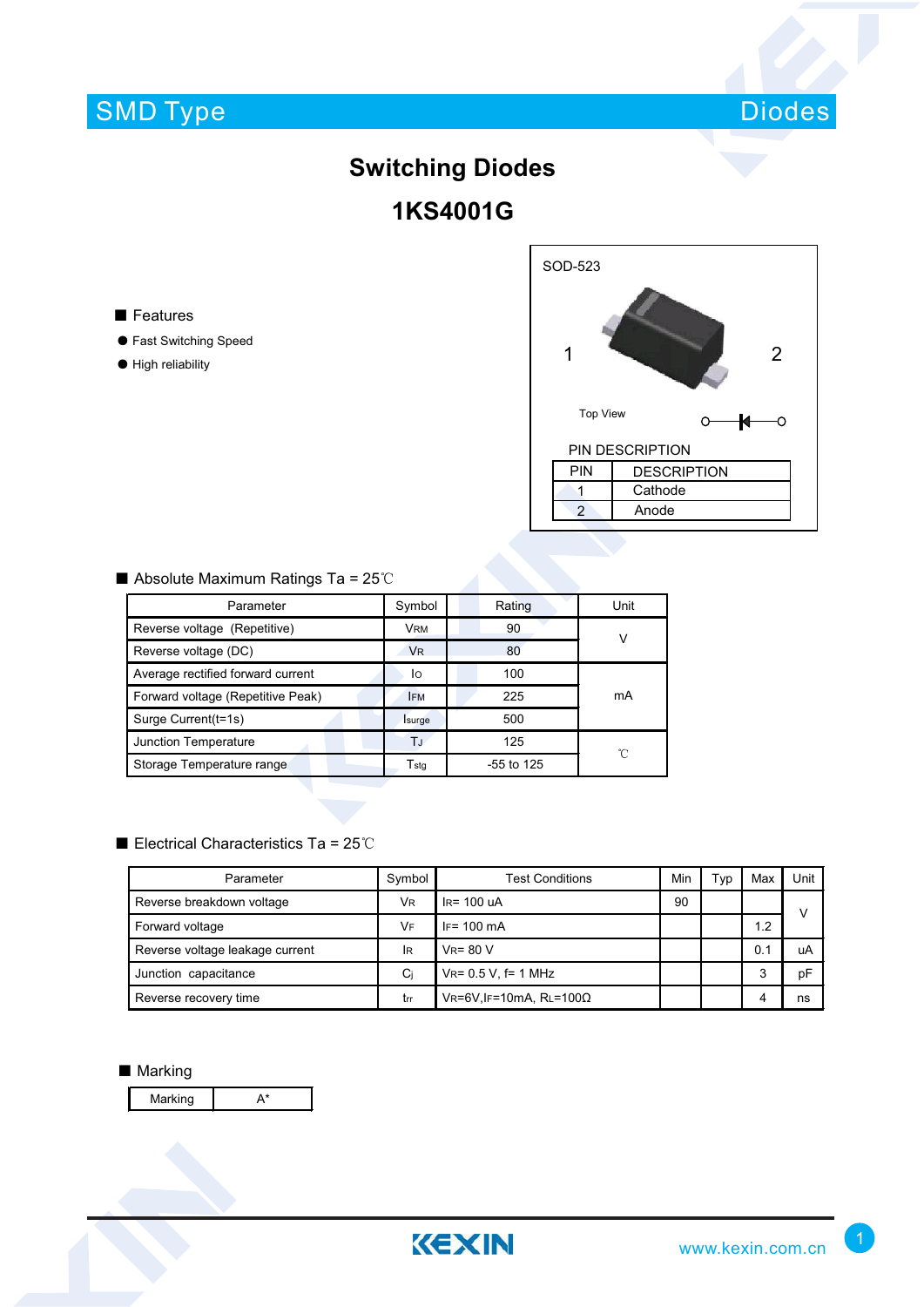## **SMD Type**

Diodes

## **Switching Diodes 1KS4001G**